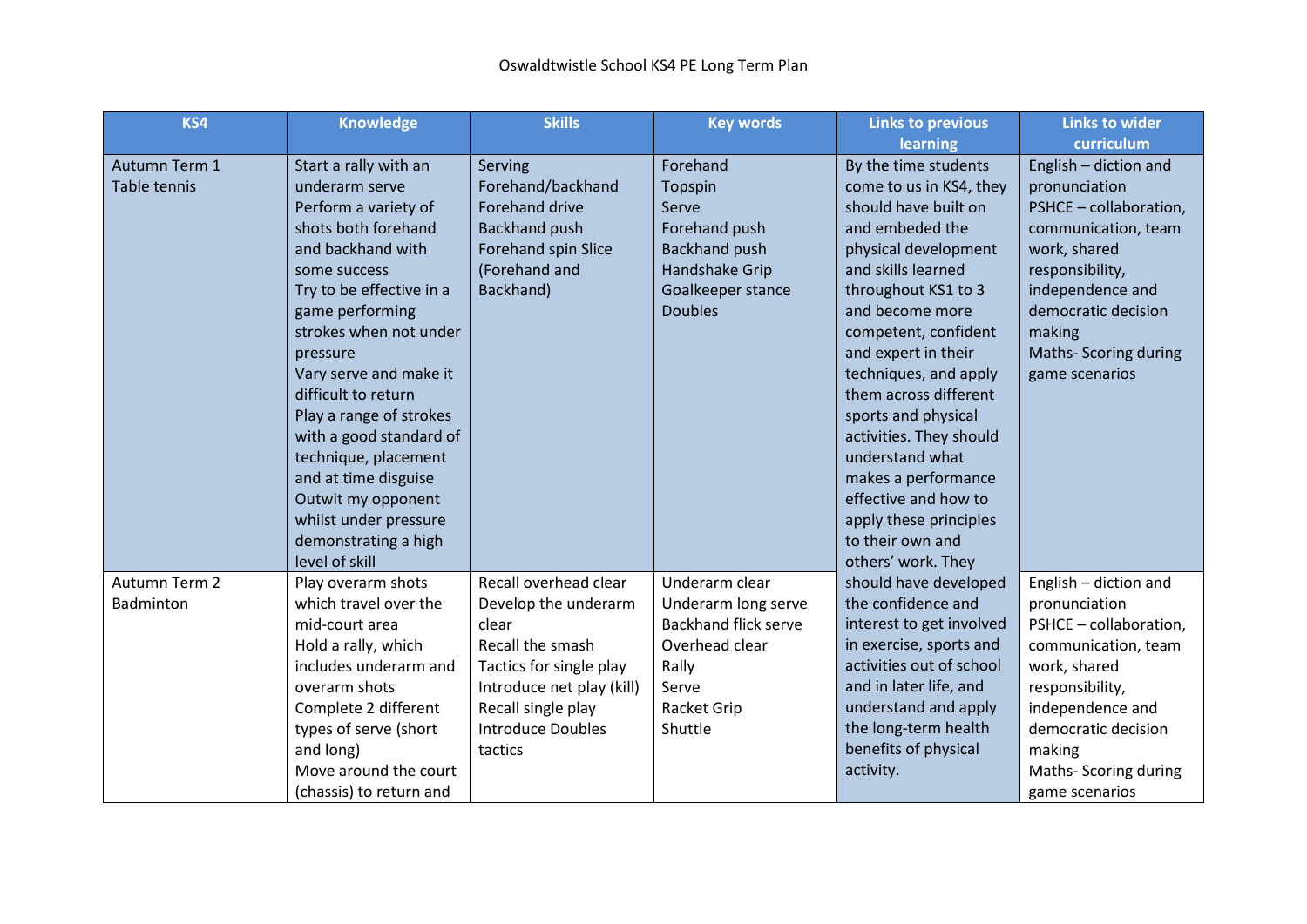|                                 | play shots Correctly<br>keep score for a game                                                                                                                                                                                                                                                                                                                                                                                                                           |                                                                                                                                                                                        |                                                                             | Pupils should be taught                                                                                                                                                                                                                                                                                                                                                                                                                                                                    |                                                                                                                                                                                                                                  |
|---------------------------------|-------------------------------------------------------------------------------------------------------------------------------------------------------------------------------------------------------------------------------------------------------------------------------------------------------------------------------------------------------------------------------------------------------------------------------------------------------------------------|----------------------------------------------------------------------------------------------------------------------------------------------------------------------------------------|-----------------------------------------------------------------------------|--------------------------------------------------------------------------------------------------------------------------------------------------------------------------------------------------------------------------------------------------------------------------------------------------------------------------------------------------------------------------------------------------------------------------------------------------------------------------------------------|----------------------------------------------------------------------------------------------------------------------------------------------------------------------------------------------------------------------------------|
| Spring Term 1<br>Basketball     | Demonstrate a set shot<br>and a lay-up with the<br>right technique<br>Demonstrate pivoting<br>comfortably<br>Understand 'double<br>dribble', 'travel' and<br>'personal foul' rules<br>Accurately execute<br>chest, bounce and<br>overhead passes in a<br>game<br>Dribble in different<br>directions changing the<br>speed of the ball<br>Use a pivot in a game<br>effectively<br>Mark man to man in a<br>game<br>Understand the '3<br>second' and 'half court'<br>rules | Recap types of passing<br>Use of space awareness<br>Attacking principles -<br>zonal play<br>Defending principles-<br>blocking, zonal play<br>Centre pass - tactics<br>Set plays        | <b>Positional awareness</b><br>Court play<br>Footwork<br>Passing<br>Dodging | to:<br>* use a range of tactics<br>and strategies to<br>overcome opponents in<br>direct competition<br>through team and<br>individual games [for<br>example, badminton,<br>basketball, cricket,<br>football, hockey,<br>netball, rounders,<br>rugby and tennis]<br>* develop their<br>technique and improve<br>their performance in<br>other competitive<br>sports<br>* take part in outdoor<br>and adventurous<br>activities which present<br>intellectual and<br>physical challenges and | English - diction and<br>pronunciation<br>PSHCE - collaboration,<br>communication, team<br>work, shared<br>responsibility,<br>independence and<br>democratic decision<br>making<br><b>Maths-Scoring during</b><br>game scenarios |
| Spring term 2<br><b>Fitness</b> | Skill replication in a<br>range of fitness<br>activities. Use a range<br>of health and fitness<br>terminology.<br>Understanding of the<br>way the body<br>responses to exercise<br>using appropriate                                                                                                                                                                                                                                                                    | <b>Interval training Fartlek</b><br>training<br>Components of fitness<br>testing<br>Cooper 12 minute run<br>30 m sprint test<br>Ruler drop<br><b>Sit and Reach Test</b><br>Tennis ball | Sets<br>Reps<br>Cooper test<br>Heart rate<br><b>Circuits</b>                | be encouraged to work<br>in a team, building on<br>trust and developing<br>skills to solve problems,<br>either individually or as<br>a group<br>* analyse their<br>performances                                                                                                                                                                                                                                                                                                            | English - diction and<br>pronunciation<br>PSHCE - collaboration,<br>communication, team<br>work, shared<br>responsibility,<br>independence and<br>democratic decision<br>making                                                  |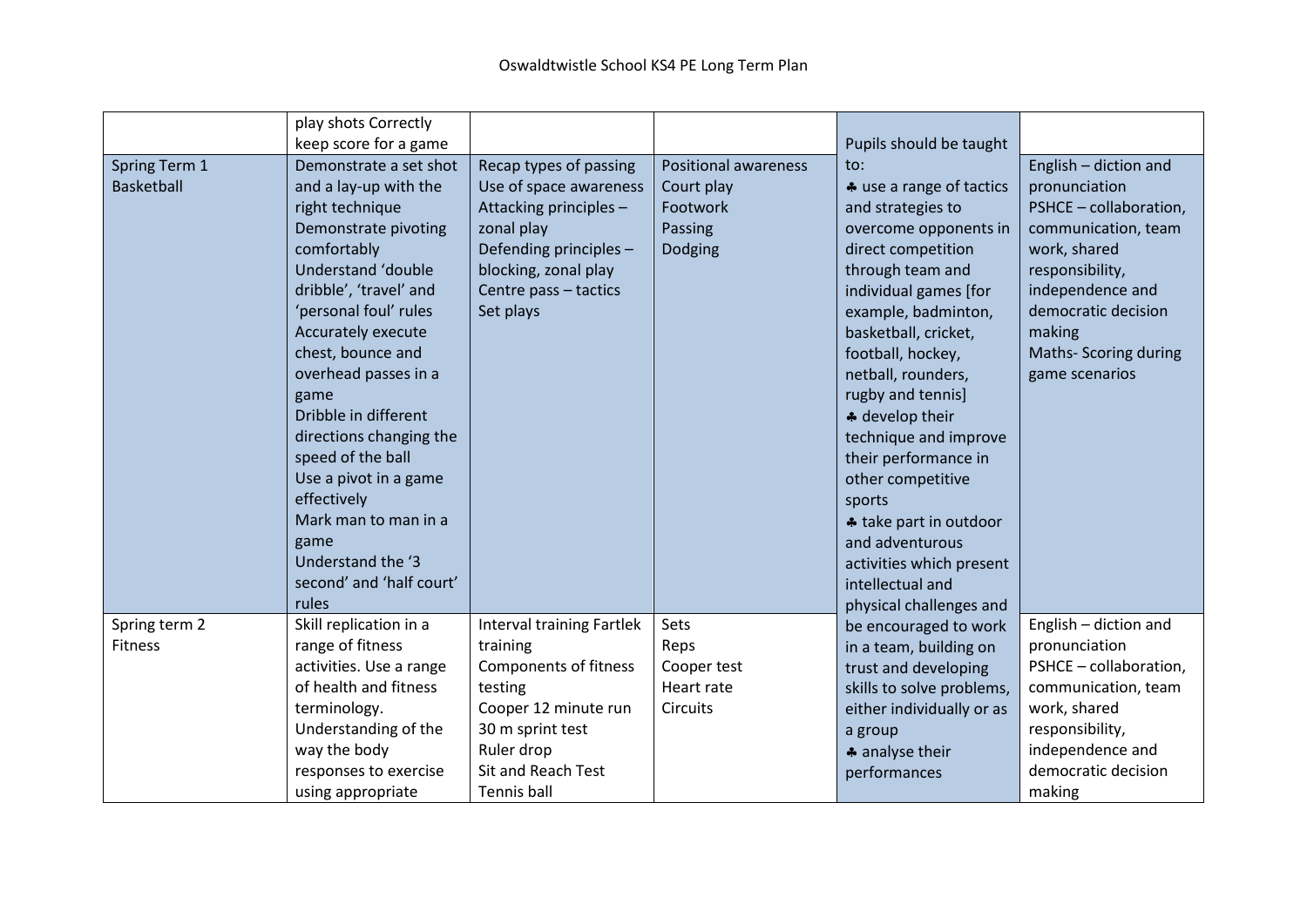|               | terminology.               | coordination               |                           | compared to previous      | Maths-Scoring during   |
|---------------|----------------------------|----------------------------|---------------------------|---------------------------|------------------------|
|               | Lead warm up & cool        | Ilinois Agility Run        |                           | ones and demonstrate      | game scenarios         |
|               | down routines              | Circuits - Netball         |                           | improvement to            |                        |
|               | <b>Circuit movements</b>   | specific Circuits-         |                           | achieve their personal    |                        |
|               | Tests for components       | <b>Basketball specific</b> |                           | best                      |                        |
|               | of fitness                 |                            |                           | * take part in            |                        |
|               | Running for                |                            |                           | competitive sports and    |                        |
|               | speed/endurance            |                            |                           | activities outside school |                        |
| Summer term 1 | Be able to use skills and  | <b>Recall fielding</b>     | Throwing                  | through community         | English - diction and  |
| Cricket       | techniques as a team       | techniques                 | Catching                  | links or sports clubs.    | pronunciation          |
|               | performer.                 | Batting defensive shot     | Types of shot;            |                           | PSHCE - collaboration, |
|               | Be able to apply           | Recall drive and pull      | Pull                      |                           | communication, team    |
|               | tactics/strategies ideas   | Wicket keeping             | <b>Drive</b>              |                           | work, shared           |
|               | as a team performer.       | <b>Recall bowling</b>      | Game                      |                           | responsibility,        |
|               | Be able to officiate in a  | technique                  | <b>Tactics</b>            |                           | independence and       |
|               | sport activity, using      | Recall throwing and        | <b>Wickets</b>            |                           | democratic decision    |
|               | basic rules                |                            |                           |                           |                        |
|               |                            | catching                   | <b>Bat</b><br><b>Ball</b> |                           | making                 |
|               | Be able to plan sports     | Bowling development -      |                           |                           | Maths-Scoring during   |
|               | activity sessions (Create  | technique                  | <b>Bowling</b>            |                           | game scenarios         |
|               | warm up)                   | <b>Batting development</b> | <b>LBW</b>                |                           |                        |
|               |                            | <b>Fielding roles</b>      | Umpire                    |                           |                        |
| Summer term 2 | Pupils will recap the      | Recall control and         | <b>Dribble</b>            |                           | English - diction and  |
| Football      | basic skills needed to     | turning                    | Pass                      |                           | pronunciation          |
|               | play football. These       | Shooting development       | Shoot                     |                           | PSHCE - collaboration, |
|               | skills will be placed into | Passing - lofted pass      | Foul                      |                           | communication, team    |
|               | competitive games.         | Beating an opponent        | Offside                   |                           | work, shared           |
|               | Tactics and positions      | Defensive tactics          |                           |                           | responsibility,        |
|               | will need to be learnt to  | Set plays-tactics with     |                           |                           | independence and       |
|               | progress their skill level | width                      |                           |                           | democratic decision    |
|               | further. The more          |                            |                           |                           | making                 |
|               | complex skills learnt in   |                            |                           |                           | Maths- Scoring during  |
|               | year 9 will also be used   |                            |                           |                           | game scenarios         |
|               | to create competitive      |                            |                           |                           |                        |